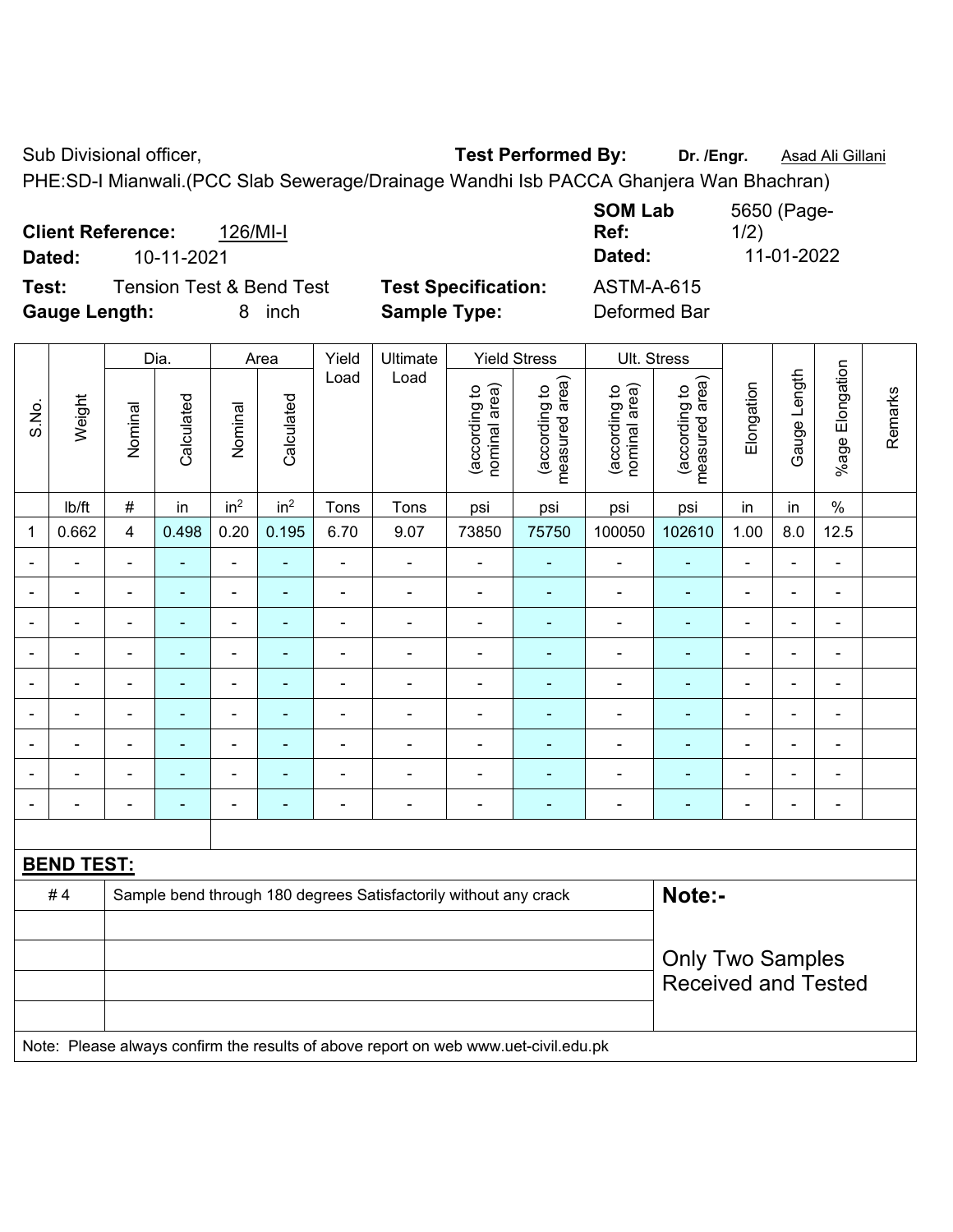Sub Divisional officer, **Test Performed By:** Dr. /Engr. **Asad Ali Gillani** Associated By: Dr. /Engr. **Asad Ali Gillani** 

PHE:SD-I Mianwali.(Const Of PCC Slab/Drains/Sewerage Pakka Ghanjera)

| <b>Client Reference:</b><br>130/MI-I<br>13-11-2021<br>Dated: |                            | <b>SOM Lab</b><br>Ref:<br>Dated: | 5650 (Page-<br>2/2)<br>11-01-2022 |
|--------------------------------------------------------------|----------------------------|----------------------------------|-----------------------------------|
| Test:<br><b>Tension Test &amp; Bend Test</b>                 | <b>Test Specification:</b> | <b>ASTM-A-615</b>                |                                   |
| <b>Gauge Length:</b><br>inch<br>8.                           | <b>Sample Type:</b>        | Deformed Bar                     |                                   |

|                |                   |                                                                                     | Dia.                     |                              | Area                     | Yield                    | Ultimate                                                         |                                | <b>Yield Stress</b>             |                                | Ult. Stress                     |                          |                |                          |         |
|----------------|-------------------|-------------------------------------------------------------------------------------|--------------------------|------------------------------|--------------------------|--------------------------|------------------------------------------------------------------|--------------------------------|---------------------------------|--------------------------------|---------------------------------|--------------------------|----------------|--------------------------|---------|
| S.No.          | Weight            | Nominal                                                                             | Calculated               | Nominal                      | Calculated               | Load                     | Load                                                             | nominal area)<br>(according to | measured area)<br>(according to | nominal area)<br>(according to | measured area)<br>(according to | Elongation               | Gauge Length   | %age Elongation          | Remarks |
|                | lb/ft             | $\#$                                                                                | in                       | in <sup>2</sup>              | in <sup>2</sup>          | Tons                     | Tons                                                             | psi                            | psi                             | psi                            | psi                             | in                       | in             | $\%$                     |         |
| $\mathbf 1$    | 0.677             | 4                                                                                   | 0.503                    | 0.20                         | 0.199                    | 6.80                     | 9.14                                                             | 74980                          | 75360                           | 100830                         | 101340                          | 1.00                     | 8.0            | 12.5                     |         |
| $\blacksquare$ |                   | $\overline{a}$                                                                      | ÷                        | $\blacksquare$               | ٠                        | ÷.                       | $\blacksquare$                                                   | $\blacksquare$                 | ٠                               | $\blacksquare$                 | $\blacksquare$                  | $\blacksquare$           | $\blacksquare$ | $\overline{\phantom{a}}$ |         |
| $\blacksquare$ | $\blacksquare$    | $\blacksquare$                                                                      | ٠                        | $\qquad \qquad \blacksquare$ | $\blacksquare$           | $\blacksquare$           | $\overline{\phantom{a}}$                                         | $\blacksquare$                 | $\blacksquare$                  | $\overline{\phantom{a}}$       | $\blacksquare$                  | $\overline{\phantom{a}}$ | $\blacksquare$ | $\blacksquare$           |         |
| $\blacksquare$ |                   | ٠                                                                                   | ÷                        | $\overline{\phantom{a}}$     | ۰                        | $\overline{\phantom{0}}$ | $\overline{\phantom{0}}$                                         | $\blacksquare$                 | ۰                               | $\overline{\phantom{a}}$       | ٠                               | $\overline{\phantom{a}}$ | $\blacksquare$ | $\overline{\phantom{a}}$ |         |
| $\blacksquare$ | $\blacksquare$    | Ē,                                                                                  | $\blacksquare$           | $\blacksquare$               | $\blacksquare$           | $\blacksquare$           | $\blacksquare$                                                   | $\blacksquare$                 | $\blacksquare$                  | $\blacksquare$                 | $\blacksquare$                  | $\blacksquare$           | ä,             | $\blacksquare$           |         |
|                | $\blacksquare$    | $\overline{\phantom{a}}$                                                            | ä,                       | $\blacksquare$               | $\blacksquare$           | ÷.                       | ÷.                                                               | $\blacksquare$                 | ۰                               | $\blacksquare$                 | $\blacksquare$                  | $\overline{\phantom{a}}$ | ä,             | $\blacksquare$           |         |
|                |                   | Ē,                                                                                  | ۰                        | ÷,                           | ÷                        | ÷                        | $\blacksquare$                                                   | $\blacksquare$                 | ۰                               | $\blacksquare$                 | $\blacksquare$                  | $\overline{\phantom{a}}$ | L,             | $\blacksquare$           |         |
|                |                   |                                                                                     |                          | $\blacksquare$               | $\blacksquare$           |                          |                                                                  |                                | $\blacksquare$                  |                                | ۳                               |                          | Ē,             | $\blacksquare$           |         |
|                |                   |                                                                                     |                          | $\blacksquare$               |                          |                          | $\blacksquare$                                                   | $\blacksquare$                 | $\blacksquare$                  |                                | ۳                               |                          | $\blacksquare$ | $\blacksquare$           |         |
| $\blacksquare$ |                   | ٠                                                                                   | $\overline{\phantom{0}}$ | ۰                            | $\overline{\phantom{0}}$ | ۰                        | $\blacksquare$                                                   | $\overline{\phantom{0}}$       | $\overline{\phantom{0}}$        | $\blacksquare$                 | ٠                               | $\overline{\phantom{0}}$ | $\blacksquare$ | $\overline{\phantom{a}}$ |         |
|                |                   |                                                                                     |                          |                              |                          |                          |                                                                  |                                |                                 |                                |                                 |                          |                |                          |         |
|                | <b>BEND TEST:</b> |                                                                                     |                          |                              |                          |                          |                                                                  |                                |                                 |                                |                                 |                          |                |                          |         |
|                | #4                |                                                                                     |                          |                              |                          |                          | Sample bend through 180 degrees Satisfactorily without any crack |                                |                                 |                                | Note:-                          |                          |                |                          |         |
|                |                   |                                                                                     |                          |                              |                          |                          |                                                                  |                                |                                 |                                |                                 |                          |                |                          |         |
|                |                   |                                                                                     |                          |                              |                          |                          |                                                                  |                                |                                 |                                | <b>Only Two Samples</b>         |                          |                |                          |         |
|                |                   |                                                                                     |                          |                              |                          |                          |                                                                  |                                |                                 |                                | <b>Received and Tested</b>      |                          |                |                          |         |
|                |                   |                                                                                     |                          |                              |                          |                          |                                                                  |                                |                                 |                                |                                 |                          |                |                          |         |
|                |                   | Note: Please always confirm the results of above report on web www.uet-civil.edu.pk |                          |                              |                          |                          |                                                                  |                                |                                 |                                |                                 |                          |                |                          |         |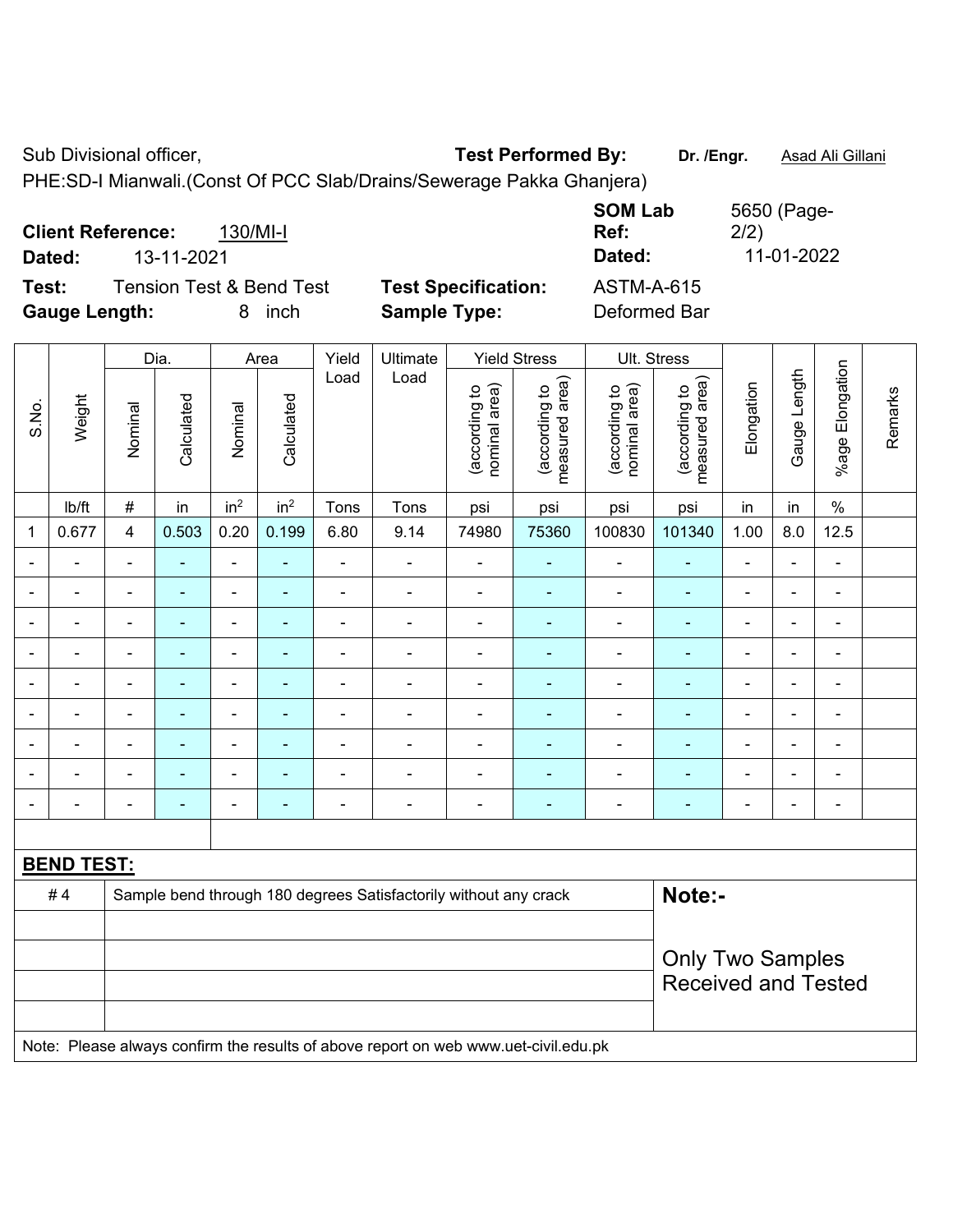M. Munir **Test Performed By: Dr. /Engr.** S.Asad Ali Gillani

Construction Manager Minky & Associate Pvt. Ltd.(34-S, Gilberg II Lahore)

| <b>Client Reference:</b><br>Dated: | 13-01-2022                          | MA/UET/34/22111 |                            | <b>SOM Lab</b><br>Ref:<br>Dated: | 5651 (Page-<br>1/1)<br>11-01-2022 |
|------------------------------------|-------------------------------------|-----------------|----------------------------|----------------------------------|-----------------------------------|
| Test:                              | <b>Tension Test &amp; Bend Test</b> |                 | <b>Test Specification:</b> | <b>ASTM-A-615</b>                |                                   |
| <b>Gauge Length:</b>               |                                     | inch            | <b>Sample Type:</b>        | Deformed Bar                     |                                   |

|                |                   |                | Dia.                                                             |                 | Area                     | Yield          | Ultimate                                                                            |                                | <b>Yield Stress</b>               |                                | Ult. Stress                     |                          |                |                 |         |
|----------------|-------------------|----------------|------------------------------------------------------------------|-----------------|--------------------------|----------------|-------------------------------------------------------------------------------------|--------------------------------|-----------------------------------|--------------------------------|---------------------------------|--------------------------|----------------|-----------------|---------|
| S.No.          | Weight            | Nominal        | Calculated                                                       | Nominal         | Calculated               | Load           | Load                                                                                | nominal area)<br>(according to | (according to  <br>measured area) | nominal area)<br>(according to | (according to<br>measured area) | Elongation               | Gauge Length   | %age Elongation | Remarks |
|                | lb/ft             | $\#$           | in                                                               | in <sup>2</sup> | in <sup>2</sup>          | Tons           | Tons                                                                                | psi                            | psi                               | psi                            | psi                             | in                       | in             | $\%$            |         |
| 1              | 1.460             | 8              | 0.739                                                            | 0.79            | 0.429                    | 13.89          | 18.90                                                                               | 38790                          | 71430                             | 52760                          | 97160                           | 1.20                     | 8.0            | 15.0            |         |
|                | ä,                | $\blacksquare$ | ÷                                                                | $\blacksquare$  | $\blacksquare$           | $\blacksquare$ | $\blacksquare$                                                                      | $\blacksquare$                 | $\blacksquare$                    | $\blacksquare$                 | $\blacksquare$                  | $\blacksquare$           | $\blacksquare$ | $\blacksquare$  |         |
| $\blacksquare$ | ÷,                | $\blacksquare$ | $\blacksquare$                                                   | $\frac{1}{2}$   | $\blacksquare$           | $\blacksquare$ | $\blacksquare$                                                                      | $\blacksquare$                 | $\blacksquare$                    | $\blacksquare$                 | $\blacksquare$                  | $\overline{\phantom{a}}$ | $\blacksquare$ | $\blacksquare$  |         |
|                | $\blacksquare$    | $\blacksquare$ | ä,                                                               | $\blacksquare$  | $\blacksquare$           | $\blacksquare$ | $\blacksquare$                                                                      | $\blacksquare$                 | $\blacksquare$                    | $\blacksquare$                 | $\blacksquare$                  | $\blacksquare$           | $\blacksquare$ | $\blacksquare$  |         |
|                | $\blacksquare$    |                | $\blacksquare$                                                   | $\blacksquare$  | $\blacksquare$           | $\blacksquare$ | $\blacksquare$                                                                      | $\blacksquare$                 | $\blacksquare$                    | $\blacksquare$                 | $\blacksquare$                  | $\blacksquare$           | L,             | $\blacksquare$  |         |
|                | Ě.                |                | ä,                                                               | $\blacksquare$  | $\overline{\phantom{a}}$ | ä,             | ä,                                                                                  | ä,                             | ä,                                | $\blacksquare$                 | $\blacksquare$                  |                          | L,             | $\blacksquare$  |         |
|                | L                 |                | ÷                                                                | $\blacksquare$  |                          | $\blacksquare$ | $\blacksquare$                                                                      | $\blacksquare$                 | $\blacksquare$                    | $\blacksquare$                 | $\blacksquare$                  |                          | ä,             | $\blacksquare$  |         |
|                | $\blacksquare$    |                | $\blacksquare$                                                   | $\blacksquare$  | $\blacksquare$           | $\blacksquare$ | $\blacksquare$                                                                      | $\overline{\phantom{a}}$       | $\blacksquare$                    | $\blacksquare$                 | $\blacksquare$                  | $\blacksquare$           | $\blacksquare$ | $\blacksquare$  |         |
| ÷              | $\blacksquare$    |                |                                                                  | $\blacksquare$  |                          | $\blacksquare$ | $\blacksquare$                                                                      | $\blacksquare$                 | ٠                                 | $\blacksquare$                 | $\blacksquare$                  | $\blacksquare$           | -              | $\blacksquare$  |         |
| $\blacksquare$ | $\blacksquare$    | $\blacksquare$ | ۰                                                                | ÷,              | $\blacksquare$           | $\blacksquare$ | $\blacksquare$                                                                      | $\blacksquare$                 | $\blacksquare$                    | $\blacksquare$                 | $\blacksquare$                  | $\overline{\phantom{a}}$ | $\blacksquare$ | $\blacksquare$  |         |
|                |                   |                |                                                                  |                 |                          |                |                                                                                     |                                |                                   |                                |                                 |                          |                |                 |         |
|                | <b>BEND TEST:</b> |                |                                                                  |                 |                          |                |                                                                                     |                                |                                   |                                |                                 |                          |                |                 |         |
|                | # 8               |                | Sample bend through 180 degrees Satisfactorily without any crack |                 | Note:-                   |                |                                                                                     |                                |                                   |                                |                                 |                          |                |                 |         |
|                |                   |                |                                                                  |                 |                          |                |                                                                                     |                                |                                   |                                |                                 |                          |                |                 |         |
|                |                   |                |                                                                  |                 |                          |                |                                                                                     |                                |                                   |                                | <b>Only Two Samples</b>         |                          |                |                 |         |
|                |                   |                |                                                                  |                 |                          |                |                                                                                     |                                |                                   |                                | <b>Received and Tested</b>      |                          |                |                 |         |
|                |                   |                |                                                                  |                 |                          |                |                                                                                     |                                |                                   |                                |                                 |                          |                |                 |         |
|                |                   |                |                                                                  |                 |                          |                | Note: Please always confirm the results of above report on web www.uet-civil.edu.pk |                                |                                   |                                |                                 |                          |                |                 |         |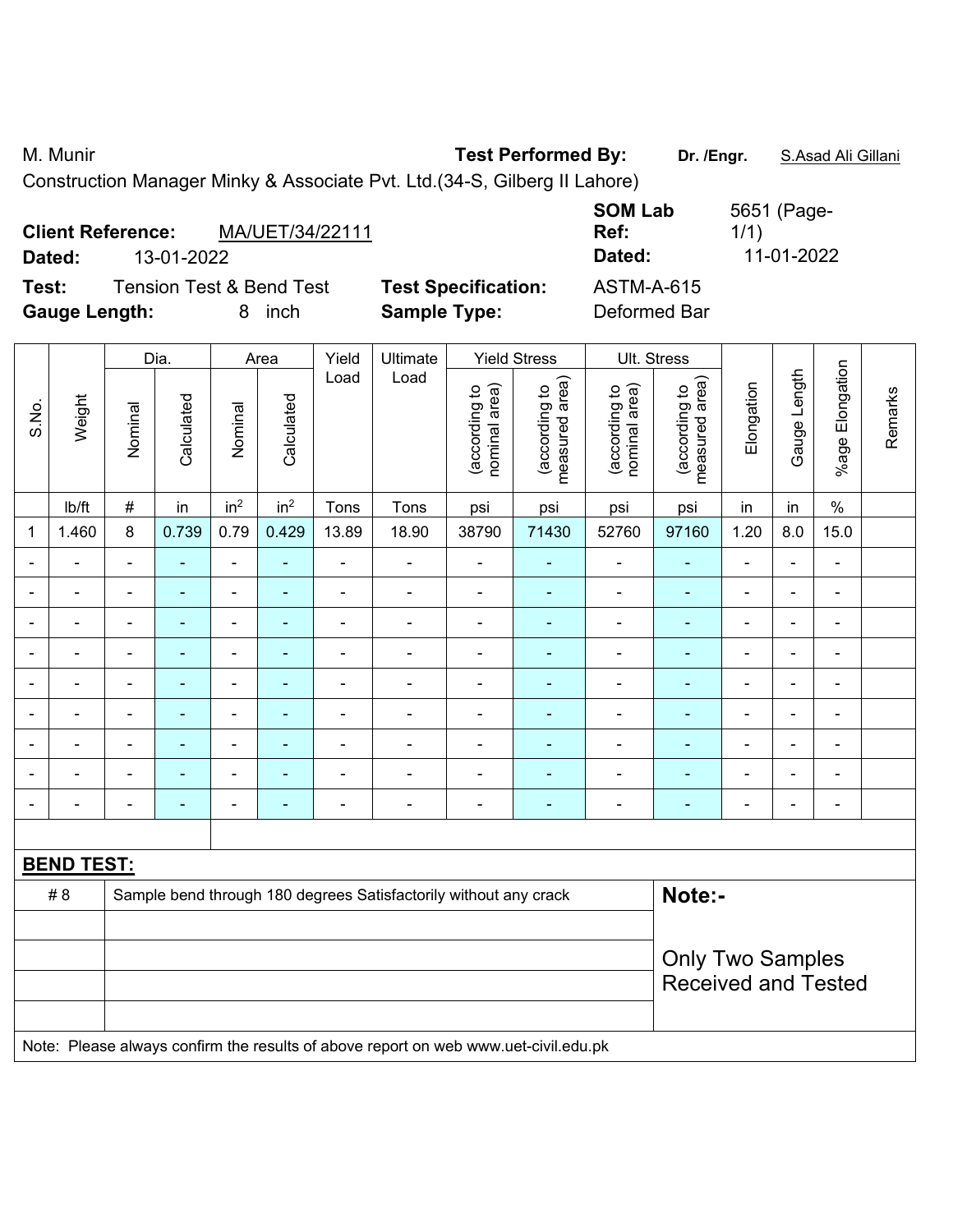## Lahore

## **Client Reference:** Nil

**Dated:** 11-01-2022 **Dated:** 11-01-2022

| Test:          | <b>Gauge Length:</b> |         |            | 8               | <b>Tension Test &amp; Bend Test</b><br>inch |       | <b>Sample Type:</b> | <b>Test Specification:</b>          |                                      | <b>ASTM-A-615</b><br>Deformed Bar       |                                                 |            |                 |                       |
|----------------|----------------------|---------|------------|-----------------|---------------------------------------------|-------|---------------------|-------------------------------------|--------------------------------------|-----------------------------------------|-------------------------------------------------|------------|-----------------|-----------------------|
|                |                      |         | Dia.       |                 | Area                                        | Yield | Ultimate            |                                     | <b>Yield Stress</b>                  |                                         | Ult. Stress                                     |            |                 |                       |
| S.No.          | Weight               | Nominal | Calculated | Nominal         | Calculated                                  | Load  | Load                | area)<br>요<br>(according<br>nominal | area)<br>đ<br>(according<br>measured | area)<br>요<br>(according<br>nominal are | rea)<br><u>م</u><br>(according<br>ω<br>measured | Elongation | Length<br>Gauge | Elongation<br>$%aq$ e |
|                | lb/ft                | #       | in         | in <sup>2</sup> | in <sup>2</sup>                             | Tons  | <b>Tons</b>         | psi                                 | psi                                  | psi                                     | psi                                             | in         | in              | $\%$                  |
| 1              | 2.666                | 8       | 0.998      | 0.79            | 0.783                                       | 25.79 | 34.12               | 72000                               | 72640                                | 95250                                   | 96100                                           | 1.40       | 8.0             | 17.5                  |
| $\overline{2}$ | 1.480                | 6       | 0.744      | 0.44            | 0.435                                       | 15.60 | 20.64               | 78180                               | 79080                                | 103470                                  | 104660                                          | 1.20       | 8.0             | 15.0                  |

3 | 0.668 | 4 | 0.500 | 0.20 | 0.196 | 7.00 | 8.87 | 77230 | 78800 | 97800 | 99790 | 1.00 | 8.0 | 12.5 - - - - - - - - - - - - - - -

|                   |     |                                                                  |  |                          | $\overline{\phantom{0}}$ |                |                                                                  |                          |                                                                  |  | $=$                      | $\overline{\phantom{0}}$   |                          |                          |  |
|-------------------|-----|------------------------------------------------------------------|--|--------------------------|--------------------------|----------------|------------------------------------------------------------------|--------------------------|------------------------------------------------------------------|--|--------------------------|----------------------------|--------------------------|--------------------------|--|
|                   |     |                                                                  |  | -                        | $\overline{\phantom{0}}$ | $\blacksquare$ | $\overline{\phantom{0}}$                                         | $\overline{\phantom{0}}$ |                                                                  |  | $\overline{\phantom{0}}$ | $\overline{\phantom{0}}$   | $\overline{\phantom{0}}$ | $\blacksquare$           |  |
|                   |     |                                                                  |  | $\overline{\phantom{0}}$ | $\sim$                   | $\blacksquare$ | $\blacksquare$                                                   | $\blacksquare$           |                                                                  |  | ٠                        | $\blacksquare$             | $\overline{\phantom{0}}$ | $\overline{\phantom{0}}$ |  |
|                   |     |                                                                  |  |                          | -                        |                |                                                                  | $\overline{\phantom{0}}$ |                                                                  |  |                          | $\overline{\phantom{0}}$   |                          |                          |  |
|                   |     |                                                                  |  | -                        | ۰                        |                | $\overline{\phantom{0}}$                                         | $\blacksquare$           |                                                                  |  | ۳                        | $\overline{\phantom{0}}$   |                          |                          |  |
|                   |     |                                                                  |  | ۰                        | ۰                        |                | ٠                                                                | $\blacksquare$           |                                                                  |  | $\overline{\phantom{0}}$ | ٠                          | $\overline{\phantom{0}}$ |                          |  |
|                   |     |                                                                  |  |                          |                          |                |                                                                  |                          |                                                                  |  |                          |                            |                          |                          |  |
| <b>BEND TEST:</b> |     |                                                                  |  |                          |                          |                |                                                                  |                          |                                                                  |  |                          |                            |                          |                          |  |
|                   | # 8 |                                                                  |  |                          |                          |                | Sample bend through 180 degrees Satisfactorily without any crack |                          |                                                                  |  | Note:-                   |                            |                          |                          |  |
|                   | # 6 |                                                                  |  |                          |                          |                |                                                                  |                          | Sample bend through 180 degrees Satisfactorily without any crack |  |                          |                            |                          |                          |  |
|                   | #4  | Sample bend through 180 degrees Satisfactorily without any crack |  | <b>Only Six Samples</b>  |                          |                |                                                                  |                          |                                                                  |  |                          |                            |                          |                          |  |
|                   |     |                                                                  |  |                          |                          |                |                                                                  |                          |                                                                  |  |                          | <b>Received and Tested</b> |                          |                          |  |
|                   |     |                                                                  |  |                          |                          |                |                                                                  |                          |                                                                  |  |                          |                            |                          |                          |  |

Note: Please always confirm the results of above report on web www.uet-civil.edu.pk

## Muddasir Ali **Muddasir Ali** *Test Performed By:* **Dr. /Engr.** Asad Ali Gillani

**SOM Lab Ref:** 

1/1)

5652 (Page-

Remarks

Remarks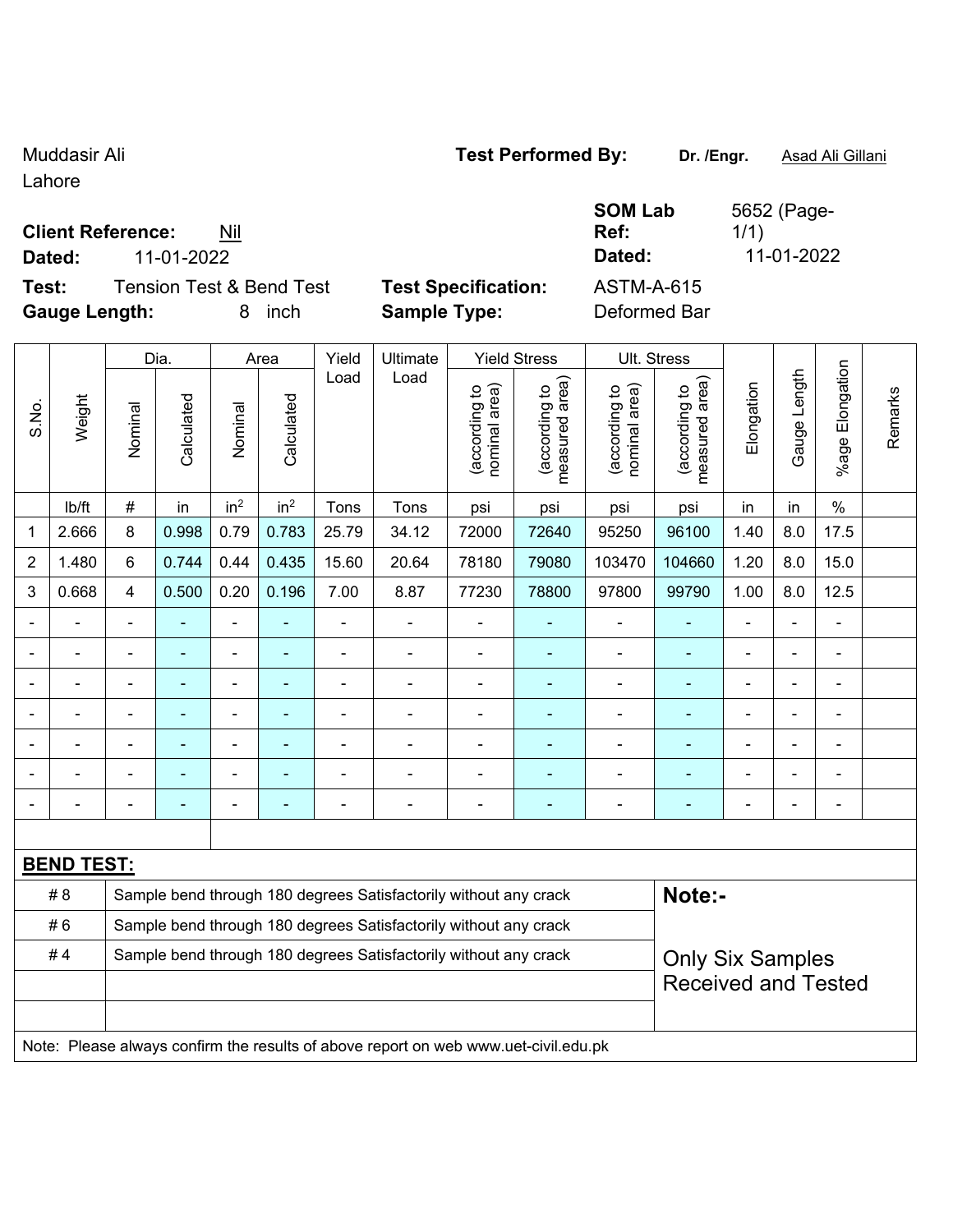Muhammad Tayyab **Test Performed By: Dr. /Engr.** Asad Ali Gillani

AE B&R Actg GE(Navy)Lahore.(Const.Of Office Block (Phase-I G+1 Only)

| <b>Client Reference:</b> |                                     | 6023/926/68/E-6 |                            | <b>SOM Lab</b><br>Ref: | 5653 (Page-<br>1/1) |
|--------------------------|-------------------------------------|-----------------|----------------------------|------------------------|---------------------|
| Dated:                   | 29-12-2021                          |                 |                            | Dated:                 | 11-01-2022          |
| Test:                    | <b>Tension Test &amp; Bend Test</b> |                 | <b>Test Specification:</b> | <b>ASTM-A-615</b>      |                     |
| <b>Gauge Length:</b>     |                                     | inch<br>8       | <b>Sample Type:</b>        | Deformed Bar           |                     |

|                |                   |                                                                                     | Dia.                     |                                              | Area            | Yield | Ultimate                                                         | <b>Yield Stress</b>            |                                             | Ult. Stress                    |                                 |                |                |                       |         |
|----------------|-------------------|-------------------------------------------------------------------------------------|--------------------------|----------------------------------------------|-----------------|-------|------------------------------------------------------------------|--------------------------------|---------------------------------------------|--------------------------------|---------------------------------|----------------|----------------|-----------------------|---------|
| S.No.          | Weight            | Nominal                                                                             | Calculated               | Nominal                                      | Calculated      | Load  | Load                                                             | nominal area)<br>(according to | (according to<br>neasured area)<br>measured | nominal area)<br>(according to | measured area)<br>(according to | Elongation     | Gauge Length   | Elongation<br>$%$ age | Remarks |
|                | lb/ft             | $\#$                                                                                | in                       | in <sup>2</sup>                              | in <sup>2</sup> | Tons  | Tons                                                             | psi                            | psi                                         | psi                            | psi                             | in             | in             | $\%$                  |         |
| 1              | 2.069             | $\overline{7}$                                                                      | 0.880                    | 0.60                                         | 0.608           | 22.58 | 30.73                                                            | 83000                          | 81900                                       | 112970                         | 111490                          | 1.20           | 8.0            | 15.0                  |         |
| $\overline{2}$ | 2.067             | $\overline{7}$                                                                      | 0.879                    | 0.60                                         | 0.607           | 22.99 | 31.14                                                            | 84500                          | 83520                                       | 114470                         | 113150                          | 1.10           | 8.0            | 13.8                  |         |
| 3              | 1.507             | 6                                                                                   | 0.751                    | 0.44                                         | 0.443           | 14.85 | 22.88                                                            | 74450                          | 73940                                       | 114710                         | 113930                          | 1.20           | 8.0            | 15.0                  |         |
| 4              | 1.491             | 6                                                                                   | 0.747                    | 0.44                                         | 0.438           | 14.78 | 23.01                                                            | 74090                          | 74430                                       | 115320                         | 115850                          | 1.30           | 8.0            | 16.3                  |         |
| 5              | 0.646             | 4                                                                                   | 0.492                    | 0.20                                         | 0.190           | 6.22  | 9.35                                                             | 68570                          | 72180                                       | 103080                         | 108500                          | 1.00           | 8.0            | 12.5                  |         |
| 6              | 0.645             | 4                                                                                   | 0.492                    | 0.20                                         | 0.190           | 6.32  | 9.40                                                             | 69700                          | 73360                                       | 103640                         | 109100                          | 1.20           | 8.0            | 15.0                  |         |
|                |                   |                                                                                     |                          | L,<br>L,<br>ä,<br>ä,<br>ä,<br>ä,<br>L,<br>Ē, |                 |       |                                                                  |                                |                                             |                                |                                 |                |                |                       |         |
|                |                   |                                                                                     |                          |                                              |                 |       |                                                                  |                                | $\blacksquare$                              |                                |                                 |                |                | $\blacksquare$        |         |
|                |                   |                                                                                     |                          | ä,                                           |                 |       |                                                                  |                                |                                             |                                |                                 |                |                |                       |         |
| $\blacksquare$ |                   | $\blacksquare$                                                                      | $\overline{\phantom{0}}$ | -                                            | ÷               | L,    | $\blacksquare$                                                   | $\blacksquare$                 | $\overline{a}$                              | ٠                              |                                 | $\blacksquare$ | $\blacksquare$ | $\blacksquare$        |         |
|                |                   |                                                                                     |                          |                                              |                 |       |                                                                  |                                |                                             |                                |                                 |                |                |                       |         |
|                | <b>BEND TEST:</b> |                                                                                     |                          |                                              |                 |       |                                                                  |                                |                                             |                                |                                 |                |                |                       |         |
|                | #7                | Sample bend through 180 degrees Satisfactorily without any crack<br>Note:-          |                          |                                              |                 |       |                                                                  |                                |                                             |                                |                                 |                |                |                       |         |
|                | #6                | Sample bend through 180 degrees Satisfactorily without any crack                    |                          |                                              |                 |       |                                                                  |                                |                                             |                                |                                 |                |                |                       |         |
|                | #4                |                                                                                     |                          |                                              |                 |       | Sample bend through 180 degrees Satisfactorily without any crack |                                |                                             |                                | <b>Only Nine Samples</b>        |                |                |                       |         |
|                |                   |                                                                                     |                          |                                              |                 |       |                                                                  |                                |                                             |                                | <b>Received and Tested</b>      |                |                |                       |         |
|                |                   |                                                                                     |                          |                                              |                 |       |                                                                  |                                |                                             |                                |                                 |                |                |                       |         |
|                |                   | Note: Please always confirm the results of above report on web www.uet-civil.edu.pk |                          |                                              |                 |       |                                                                  |                                |                                             |                                |                                 |                |                |                       |         |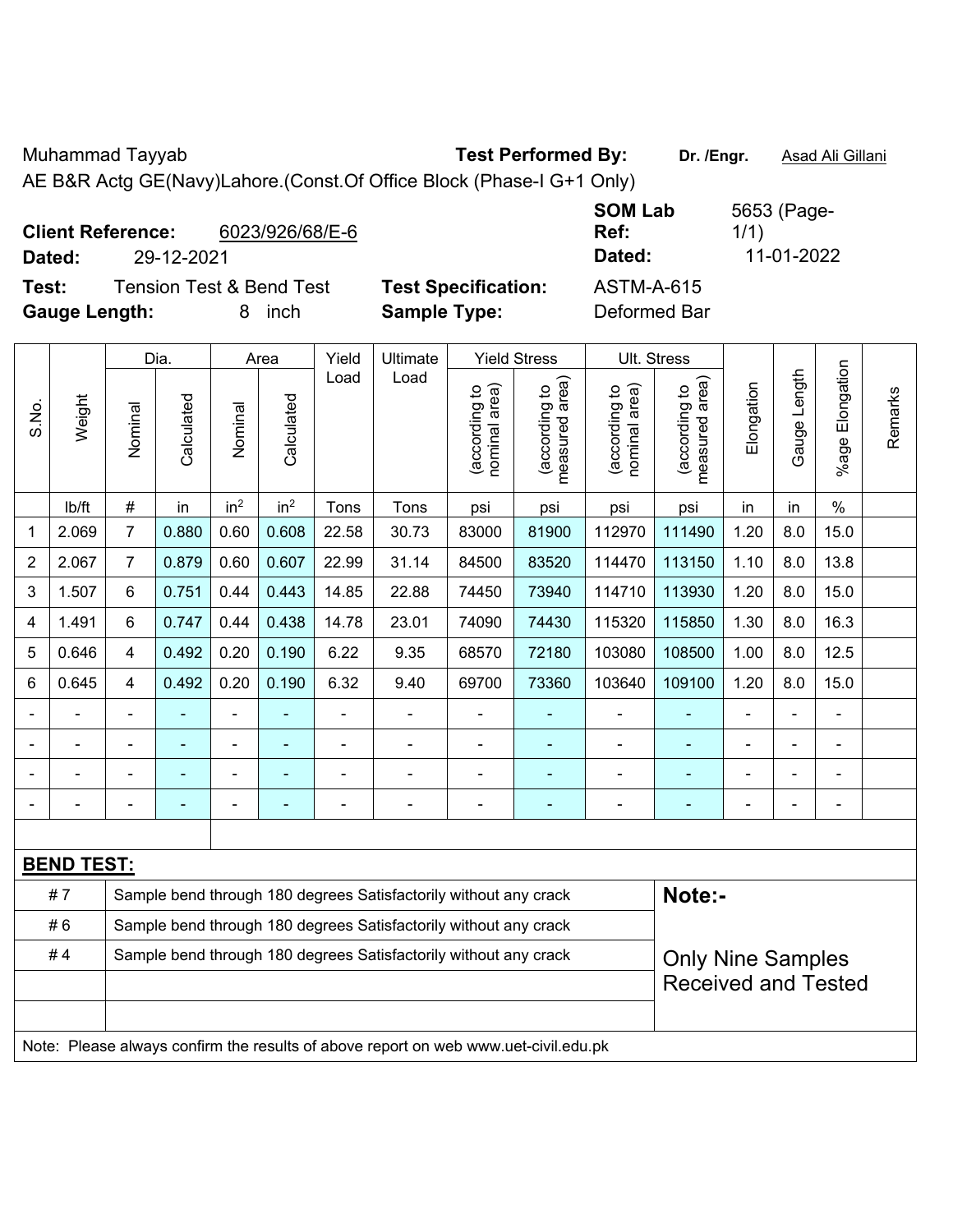Engr. Muhammad Fiaz **Test Performed By: Dr. /Engr.** S.Asad Ali Gillani

SDO,The Punjab Employees Social Security Institution,Lhr.(Const.Of Oncology Block At SSH Taunsa)

| <b>Client Reference:</b><br>Dated: | 04-01-2022               | SS.DC()/381      |                            | <b>SOM Lab</b><br>Ref:<br>Dated: | 5655 (Page-<br>1/1)<br>11-01-2022 |
|------------------------------------|--------------------------|------------------|----------------------------|----------------------------------|-----------------------------------|
| Test:                              | Tension Test & Bend Test |                  | <b>Test Specification:</b> | <b>ASTM-A-615</b>                |                                   |
| <b>Gauge Length:</b>               |                          | <i>inch</i><br>8 | <b>Sample Type:</b>        | Deformed Bar                     |                                   |

|                          |                   |                                                                                     | Dia.                     |                 | Area                     | Yield          |                                                                  | Ult. Stress                    |                                 |                                |                                 |                |                              |                       |         |
|--------------------------|-------------------|-------------------------------------------------------------------------------------|--------------------------|-----------------|--------------------------|----------------|------------------------------------------------------------------|--------------------------------|---------------------------------|--------------------------------|---------------------------------|----------------|------------------------------|-----------------------|---------|
| S.No.                    | Weight            | Nominal                                                                             | Calculated               | Nominal         | Calculated               | Load           | Load                                                             | nominal area)<br>(according to | (according to<br>measured area) | nominal area)<br>(according to | measured area)<br>(according to | Elongation     | Gauge Length                 | Elongation<br>$%$ age | Remarks |
|                          | lb/ft             | $\#$                                                                                | in                       | in <sup>2</sup> | in <sup>2</sup>          | Tons           | Tons                                                             | psi                            | psi                             | psi                            | psi                             | in             | in                           | $\%$                  |         |
| 1                        | 1.516             | $6\phantom{1}$                                                                      | 0.754                    | 0.44            | 0.446                    | 14.99          | 21.00                                                            | 75160                          | 74150                           | 105260                         | 103840                          | 1.00           | 8.0                          | 12.5                  |         |
| $\overline{2}$           | 1.524             | 6                                                                                   | 0.755                    | 0.44            | 0.448                    | 15.20          | 21.19                                                            | 76180                          | 74820                           | 106230                         | 104330                          | 0.90           | 8.0                          | 11.3                  |         |
| 3                        | 0.669             | $\overline{4}$                                                                      | 0.501                    | 0.20            | 0.197                    | 7.80           | 8.80                                                             | 85990                          | 87300                           | 97010                          | 98490                           | 1.00           | 8.0                          | 12.5                  |         |
| 4                        | 0.665             | 4                                                                                   | 0.498                    | 0.20            | 0.195                    | 6.99           | 8.90                                                             | 77110                          | 79090                           | 98130                          | 100650                          | 1.10           | 8.0                          | 13.8                  |         |
|                          |                   |                                                                                     | $\blacksquare$           | $\blacksquare$  |                          | ÷,             | ÷,                                                               | $\overline{a}$                 | $\blacksquare$                  | $\blacksquare$                 |                                 | $\blacksquare$ | ä,                           | $\overline{a}$        |         |
|                          | $\blacksquare$    | $\blacksquare$                                                                      | $\blacksquare$           | $\blacksquare$  | $\blacksquare$           | $\blacksquare$ | $\blacksquare$                                                   | $\blacksquare$                 | $\blacksquare$                  | $\blacksquare$                 | ÷                               | $\blacksquare$ | $\blacksquare$               | $\blacksquare$        |         |
|                          |                   |                                                                                     | $\blacksquare$           | $\blacksquare$  |                          | ä,             | $\blacksquare$                                                   | $\blacksquare$                 | $\blacksquare$                  | Ē,                             | ÷                               | $\blacksquare$ | $\blacksquare$               | ä,                    |         |
|                          |                   |                                                                                     | $\overline{\phantom{a}}$ |                 |                          |                |                                                                  |                                | $\blacksquare$                  | Ē,                             |                                 |                |                              | ä,                    |         |
|                          |                   |                                                                                     |                          | $\blacksquare$  |                          |                |                                                                  |                                |                                 |                                |                                 |                |                              |                       |         |
| $\overline{\phantom{0}}$ |                   |                                                                                     | $\overline{a}$           | $\blacksquare$  | $\overline{\phantom{a}}$ | $\blacksquare$ | $\blacksquare$                                                   | $\overline{\phantom{0}}$       | $\overline{\phantom{0}}$        | ÷                              | ٠                               | ۰              | $\qquad \qquad \blacksquare$ | ä,                    |         |
|                          |                   |                                                                                     |                          |                 |                          |                |                                                                  |                                |                                 |                                |                                 |                |                              |                       |         |
|                          | <b>BEND TEST:</b> |                                                                                     |                          |                 |                          |                |                                                                  |                                |                                 |                                |                                 |                |                              |                       |         |
|                          | #6                | Note:-<br>Sample bend through 180 degrees Satisfactorily without any crack          |                          |                 |                          |                |                                                                  |                                |                                 |                                |                                 |                |                              |                       |         |
|                          | #4                |                                                                                     |                          |                 |                          |                | Sample bend through 180 degrees Satisfactorily without any crack |                                |                                 |                                |                                 |                |                              |                       |         |
|                          |                   |                                                                                     |                          |                 |                          |                |                                                                  |                                |                                 |                                | <b>Only Six Samples</b>         |                |                              |                       |         |
|                          |                   |                                                                                     |                          |                 |                          |                |                                                                  |                                |                                 |                                | <b>Received and Tested</b>      |                |                              |                       |         |
|                          |                   |                                                                                     |                          |                 |                          |                |                                                                  |                                |                                 |                                |                                 |                |                              |                       |         |
|                          |                   | Note: Please always confirm the results of above report on web www.uet-civil.edu.pk |                          |                 |                          |                |                                                                  |                                |                                 |                                |                                 |                |                              |                       |         |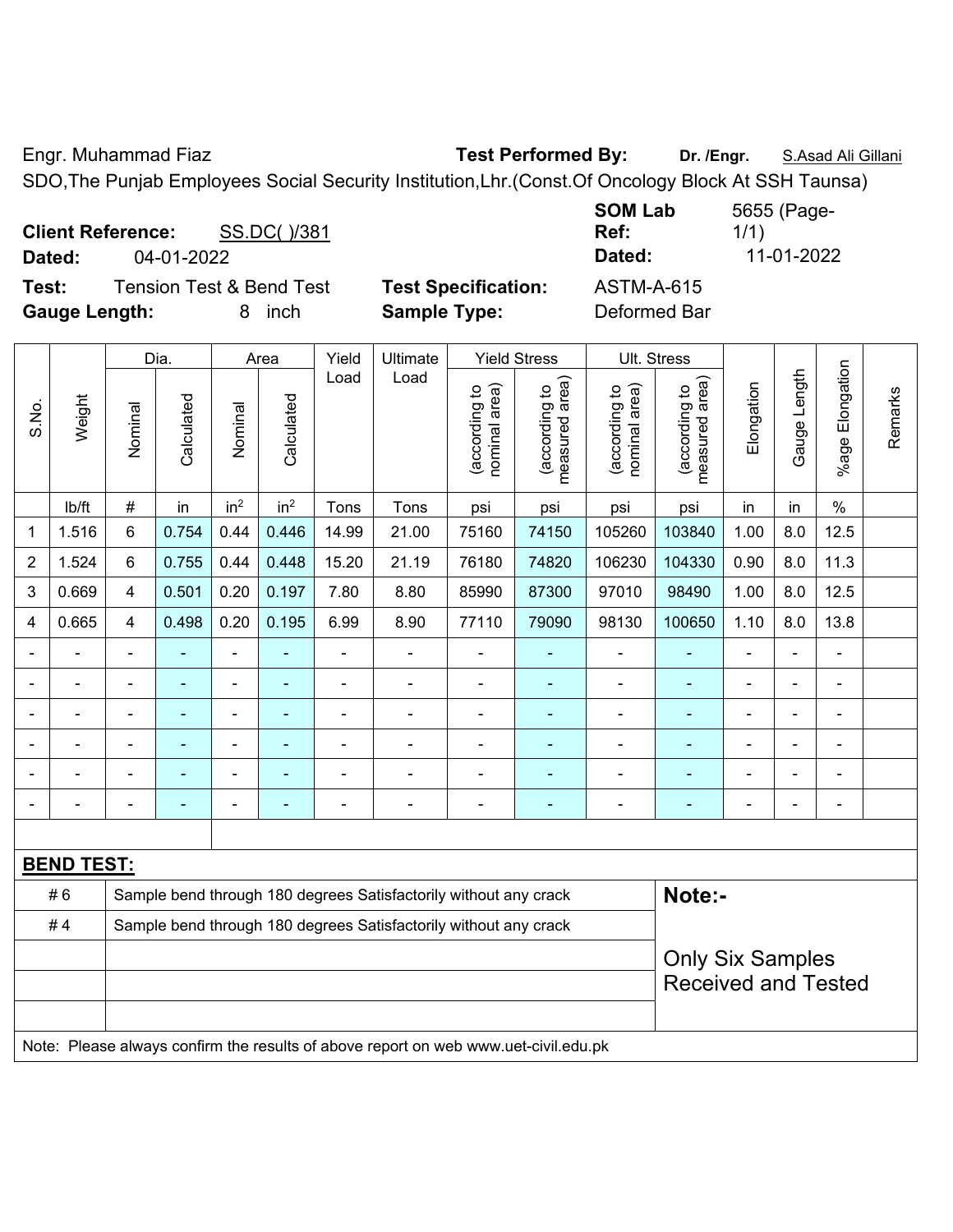Maj Adnan Khalid (R) **Test Performed By:** Dr. /Engr. **S. Asad Ali Gillani** Ali Gillani

Dy Dir MTL DHA Lhr,(Const. Of 18 Green Apartment Complex DRGCC DHA Ph-VI (M/s Construct)

| <b>Client Reference:</b> | 408/241/32/Lab/13/171 |
|--------------------------|-----------------------|
|                          |                       |

**Test:** Tension Test & Bend Test **Test Specification:** ASTM-A-615 **Gauge Length:** 8 inch **Sample Type:** Deformed Bar (Kamran Steel)

**SOM Lab Ref:**  5656 (Page-1/1) **Dated:** 11-01-2022 **Dated:** 11-01-2022

|                          | Weight                                                                              | Dia.                             |                | Area            |                 | Yield          | Ultimate                 | <b>Yield Stress</b>            |                                 | Ult. Stress                    |                                 |                          |                              |                 |         |
|--------------------------|-------------------------------------------------------------------------------------|----------------------------------|----------------|-----------------|-----------------|----------------|--------------------------|--------------------------------|---------------------------------|--------------------------------|---------------------------------|--------------------------|------------------------------|-----------------|---------|
| S.No.                    |                                                                                     | Nominal                          | Calculated     | Nominal         | Calculated      | Load           | Load                     | nominal area)<br>(according to | (according to<br>measured area) | nominal area)<br>(according to | measured area)<br>(according to | Elongation               | Gauge Length                 | %age Elongation | Remarks |
|                          | lb/ft                                                                               | $\#$                             | in             | in <sup>2</sup> | in <sup>2</sup> | Tons           | Tons                     | psi                            | psi                             | psi                            | psi                             | in                       | in                           | $\%$            |         |
| 1                        | 1.475                                                                               | 6                                | 0.743          | 0.44            | 0.433           | 13.43          | 18.35                    | 67290                          | 68380                           | 91970                          | 93460                           | 1.20                     | 8.0                          | 15.0            |         |
| $\overline{2}$           | 1.467                                                                               | 6                                | 0.741          | 0.44            | 0.431           | 12.81          | 17.99                    | 64230                          | 65570                           | 90180                          | 92070                           | 1.40                     | 8.0                          | 17.5            |         |
| $\blacksquare$           |                                                                                     | $\overline{a}$                   | ÷.             | $\blacksquare$  | $\blacksquare$  | $\blacksquare$ | $\blacksquare$           | $\blacksquare$                 | ۰                               | $\blacksquare$                 | $\overline{a}$                  | $\blacksquare$           | ä,                           | ä,              |         |
| $\overline{a}$           |                                                                                     | $\blacksquare$                   | $\blacksquare$ | $\blacksquare$  | $\blacksquare$  | $\overline{a}$ | $\frac{1}{2}$            | $\blacksquare$                 | $\blacksquare$                  | $\overline{\phantom{a}}$       | ٠                               | $\overline{\phantom{a}}$ | ÷,                           | $\blacksquare$  |         |
| $\overline{\phantom{a}}$ | $\blacksquare$                                                                      | $\blacksquare$                   | $\blacksquare$ | $\blacksquare$  | $\blacksquare$  | $\blacksquare$ | $\overline{\phantom{a}}$ | $\blacksquare$                 | ۰                               | $\qquad \qquad \blacksquare$   | ٠                               | $\blacksquare$           | ÷,                           | $\blacksquare$  |         |
| $\blacksquare$           |                                                                                     | $\blacksquare$                   | $\blacksquare$ | $\blacksquare$  | $\blacksquare$  | $\blacksquare$ | $\blacksquare$           | $\blacksquare$                 | ۰                               | $\blacksquare$                 | $\blacksquare$                  | $\overline{\phantom{a}}$ | $\qquad \qquad \blacksquare$ | $\blacksquare$  |         |
| $\blacksquare$           | $\blacksquare$                                                                      | $\blacksquare$                   | ä,             | $\blacksquare$  | $\blacksquare$  | $\blacksquare$ | $\blacksquare$           | ÷,                             | ۰                               | $\blacksquare$                 | $\blacksquare$                  | $\blacksquare$           | ä,                           | $\blacksquare$  |         |
|                          |                                                                                     | $\overline{\phantom{a}}$         | ä,             | $\blacksquare$  | $\blacksquare$  | $\overline{a}$ | $\blacksquare$           | $\blacksquare$                 | $\blacksquare$                  | $\blacksquare$                 | ÷                               | ÷,                       | Ē,                           | $\blacksquare$  |         |
|                          |                                                                                     |                                  | $\blacksquare$ | ۳               | ۳               | $\blacksquare$ | $\blacksquare$           |                                | ۰                               | $\blacksquare$                 | $\blacksquare$                  |                          | L                            | $\blacksquare$  |         |
| $\blacksquare$           |                                                                                     | $\blacksquare$                   | ÷,             | ä,              | $\blacksquare$  | Ē,             | $\blacksquare$           | $\blacksquare$                 | ۰                               | $\blacksquare$                 | $\blacksquare$                  | $\blacksquare$           | ä,                           | $\blacksquare$  |         |
|                          |                                                                                     |                                  |                |                 |                 |                |                          |                                |                                 |                                |                                 |                          |                              |                 |         |
|                          | <b>BEND TEST:</b>                                                                   |                                  |                |                 |                 |                |                          |                                |                                 |                                |                                 |                          |                              |                 |         |
|                          |                                                                                     | Note:-<br>No Bend test performed |                |                 |                 |                |                          |                                |                                 |                                |                                 |                          |                              |                 |         |
|                          |                                                                                     |                                  |                |                 |                 |                |                          |                                |                                 |                                |                                 |                          |                              |                 |         |
|                          |                                                                                     | <b>Only Two Samples</b>          |                |                 |                 |                |                          |                                |                                 |                                |                                 |                          |                              |                 |         |
|                          |                                                                                     |                                  |                |                 |                 |                |                          |                                | <b>Received and Tested</b>      |                                |                                 |                          |                              |                 |         |
|                          |                                                                                     |                                  |                |                 |                 |                |                          |                                |                                 |                                |                                 |                          |                              |                 |         |
|                          | Note: Please always confirm the results of above report on web www.uet-civil.edu.pk |                                  |                |                 |                 |                |                          |                                |                                 |                                |                                 |                          |                              |                 |         |